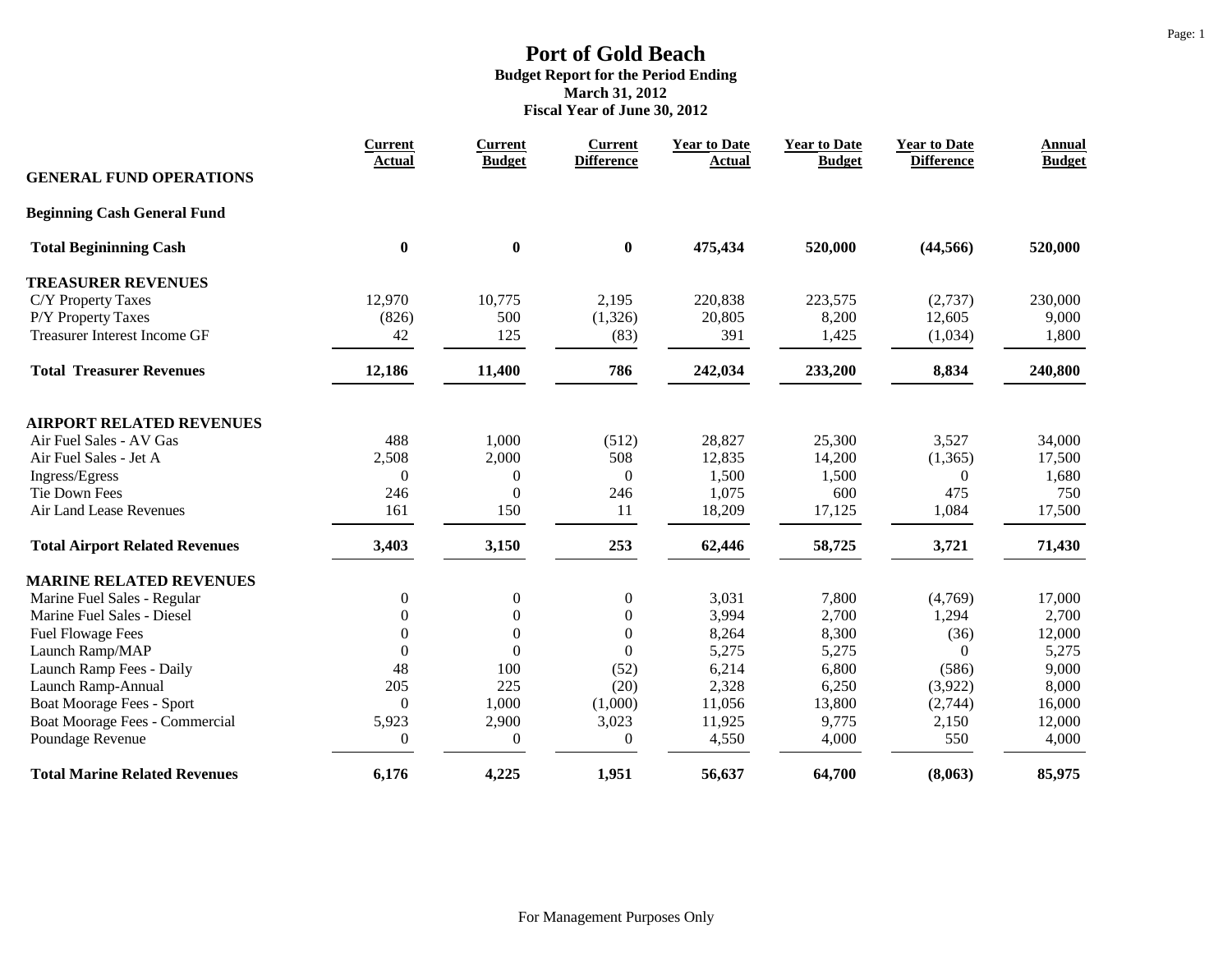| <b>Current</b>   | <b>Current</b>                     | <b>Current</b>                            | <b>Year to Date</b>                           | <b>Year to Date</b>                              | <b>Year to Date</b>                        | <b>Annual</b>                                           |
|------------------|------------------------------------|-------------------------------------------|-----------------------------------------------|--------------------------------------------------|--------------------------------------------|---------------------------------------------------------|
|                  |                                    |                                           |                                               |                                                  |                                            | <b>Budget</b>                                           |
|                  |                                    |                                           |                                               |                                                  |                                            | 82,000                                                  |
|                  |                                    |                                           |                                               |                                                  |                                            | 13,400                                                  |
|                  |                                    |                                           |                                               |                                                  |                                            | 9,000                                                   |
| 11,393           | 15,000                             | (3,607)                                   | 87,332                                        | 88,650                                           | (1,318)                                    | 116,000                                                 |
| 18,341           | 22,250                             | (3,909)                                   | 171,428                                       | 172,425                                          | (997)                                      | 220,400                                                 |
|                  |                                    |                                           |                                               |                                                  |                                            |                                                         |
| 3,888            | 3,500                              | 388                                       | 31,073                                        | 34,500                                           | (3, 427)                                   | 44,000                                                  |
| 1,186            | 1,325                              | (139)                                     | 10,215                                        | 11,475                                           | (1,260)                                    | 15,000                                                  |
| 1,090            | 950                                | 140                                       | 7,044                                         | 8,300                                            |                                            | 11,000                                                  |
| 30               | 200                                | (170)                                     | 610                                           | 1,800                                            | (1,190)                                    | 2,300                                                   |
| 6,194            | 5,975                              | 219                                       | 48,942                                        | 56,075                                           | (7, 133)                                   | 72,300                                                  |
|                  |                                    |                                           |                                               |                                                  |                                            |                                                         |
| $\boldsymbol{0}$ | 75                                 | (75)                                      | 555                                           | 675                                              | (120)                                      | 1,000                                                   |
| $\theta$         | 350                                | (350)                                     | 3,360                                         | 3,950                                            | (590)                                      | 5,000                                                   |
| $\Omega$         | $\boldsymbol{0}$                   | $\theta$                                  | $\theta$                                      | $\overline{0}$                                   | $\Omega$                                   | 1,000                                                   |
| $\theta$         | $\boldsymbol{0}$                   | $\boldsymbol{0}$                          | 38,288                                        | $\theta$                                         | 38,288                                     | $\Omega$                                                |
| $\overline{0}$   | 150                                | (150)                                     | 121                                           | 1,350                                            | (1,229)                                    | 2,000                                                   |
| 135              | $\mathbf{0}$                       | 135                                       | 6,439                                         | 2,245                                            | 4,194                                      | 5,000                                                   |
| 3,000            | $\theta$                           | 3,000                                     | 3,000                                         | $\overline{0}$                                   | 3,000                                      | $\Omega$                                                |
| $\theta$         | $\mathbf{0}$                       | $\boldsymbol{0}$                          | $\Omega$                                      | $\Omega$                                         | $\overline{0}$                             | 1,000                                                   |
| $\mathbf{0}$     | $\boldsymbol{0}$                   | $\mathbf{0}$                              | 15,072                                        | 15,125                                           | (53)                                       | 24,000                                                  |
| $\boldsymbol{0}$ | $\boldsymbol{0}$                   | $\boldsymbol{0}$                          | 32,179                                        | 26,500                                           | 5,679                                      | 26,500                                                  |
| 3,135            | 575                                | 2,560                                     | 99,014                                        | 49,845                                           | 49,169                                     | 65,500                                                  |
|                  |                                    |                                           |                                               |                                                  |                                            |                                                         |
| $\boldsymbol{0}$ | $\boldsymbol{0}$                   | $\boldsymbol{0}$                          | $\boldsymbol{0}$                              | $\boldsymbol{0}$                                 | $\boldsymbol{0}$                           | 100,000                                                 |
| $\theta$         | $\mathbf{0}$                       | $\Omega$                                  | $\Omega$                                      | $\overline{0}$                                   | $\overline{0}$                             | 132,513                                                 |
| $\bf{0}$         | $\boldsymbol{0}$                   | $\boldsymbol{0}$                          | $\bf{0}$                                      | $\bf{0}$                                         | $\bf{0}$                                   | 232,513                                                 |
| $\bf{0}$         | $\bf{0}$                           | $\boldsymbol{0}$                          | $\bf{0}$                                      | $\bf{0}$                                         | $\bf{0}$                                   | $\bf{0}$                                                |
| 49,435           | 47,575                             | 1,860                                     | 1,155,935                                     | 1,154,970                                        | 965                                        | 1,508,918                                               |
|                  | Actual<br>6,033<br>$\theta$<br>915 | <b>Budget</b><br>6,500<br>$\Omega$<br>750 | <b>Difference</b><br>(467)<br>$\Omega$<br>165 | <b>Actual</b><br>66,363<br>10,678<br>7,055<br>\$ | <b>Budget</b><br>64,725<br>12,800<br>6,250 | <b>Difference</b><br>1,638<br>(2,122)<br>805<br>(1,256) |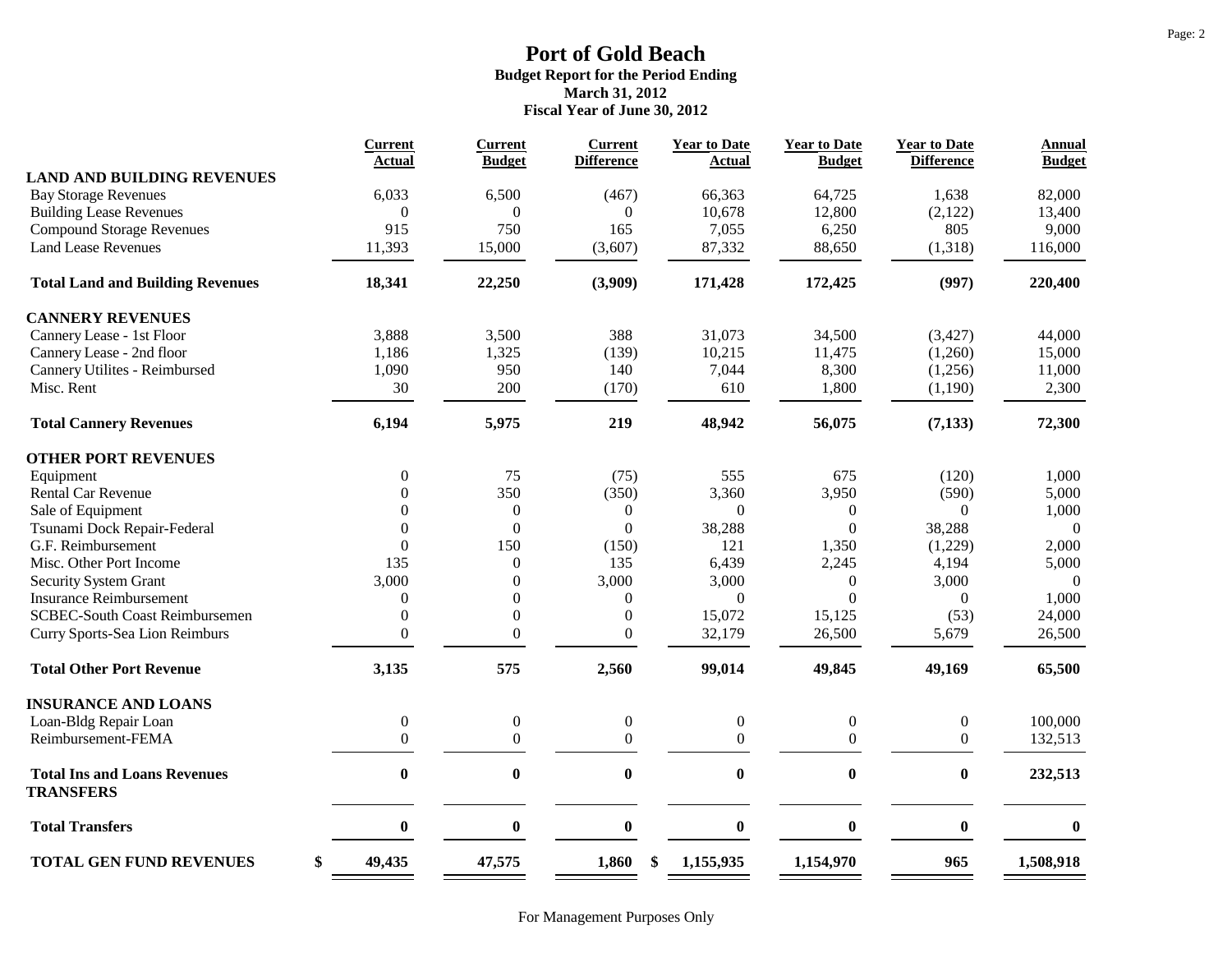# **Port of Gold Beach Budget Report for the Period Ending March 31, 2012**

|                                  | Fiscal Year of June 30, 2012    |               |                          |                              |                               |                                      |                                          |                         |  |
|----------------------------------|---------------------------------|---------------|--------------------------|------------------------------|-------------------------------|--------------------------------------|------------------------------------------|-------------------------|--|
|                                  | <b>Current</b><br><b>Actual</b> |               | Current<br><b>Budget</b> | Current<br><b>Difference</b> | <b>Year to Date</b><br>Actual | <b>Year to Date</b><br><b>Budget</b> | <b>Year to Date</b><br><b>Difference</b> | Annual<br><b>Budget</b> |  |
| <b>GENERAL FUND EXPENDITURES</b> |                                 |               |                          |                              |                               |                                      |                                          |                         |  |
| PERSONAL SERVICES                |                                 |               |                          |                              |                               |                                      |                                          |                         |  |
| \$<br><b>Manager Salary</b>      | 3,400                           | <sup>\$</sup> | 3,400                    | $\mathbf{0}$                 | 30,600                        | 30,266                               | (334)                                    | 40,800                  |  |
| <b>Assistant Manager</b>         | 1,448                           |               | 500                      | (948)                        | 1,448                         | 4,500                                | 3,052                                    | 22,000                  |  |
| <b>Administrative Secretary</b>  | 1,126                           |               | 2,125                    | 999                          | 18,944                        | 19,200                               | 256                                      | 25,500                  |  |
| O&M Foreman Pay                  | 2,596                           |               | 2,530                    | (66)                         | 23,128                        | 22,770                               | (358)                                    | 30,400                  |  |
| Operations & Maintenance #1      | 1,177                           |               | 2,000                    | 823                          | 12,847                        | 13,700                               | 853                                      | 17,800                  |  |
| Part-Time/Weekend O/M            | 1,976                           |               | 650                      | (1,326)                      | 12,590                        | 10,750                               | (1, 840)                                 | 13,000                  |  |
| Operation Maintenance #2         | 1,145                           |               | 1,025                    | (120)                        | 9,634                         | 9,100                                | (534)                                    | 13,900                  |  |
| Overtime/Bonus All Employees     | $\theta$                        |               | $\overline{0}$           | $\theta$                     | 850                           | 850                                  |                                          | 13,000                  |  |
| South Coast Bus. Employees       | 608                             |               | $\overline{0}$           | (608)                        | 9,221                         | 11,100                               | 1,879                                    | 24,000                  |  |
| Seal Harassment Personell        | $\overline{0}$                  |               | $\overline{0}$           | $\boldsymbol{0}$             | 22,875                        | 20,000                               | (2,875)                                  | 20,000                  |  |
| Payroll Tax / Worker's Comp      | 2,196                           |               | 2,500                    | 304                          | 21,384                        | 22,800                               | 1,416                                    | 28,000                  |  |
| Seal Harrasment W.C.             | $\theta$                        |               | $\theta$                 | $\theta$                     | $\Omega$                      | C                                    | 0                                        | 1,500                   |  |
| <b>Health Insurance</b>          | 1,543                           |               | 1,500                    | (43)                         | 17,483                        | 13,500                               | (3,983)                                  | 18,200                  |  |
| <b>Retirement Benefits</b>       | 786                             |               | 825                      | 39                           | 6,824                         | 7,425                                | 601                                      | 10,000                  |  |
| <b>Total Personal Services</b>   | 18,001                          |               | 17,055                   | (946)                        | 187,828                       | 185,961                              | (1, 867)                                 | 278,100                 |  |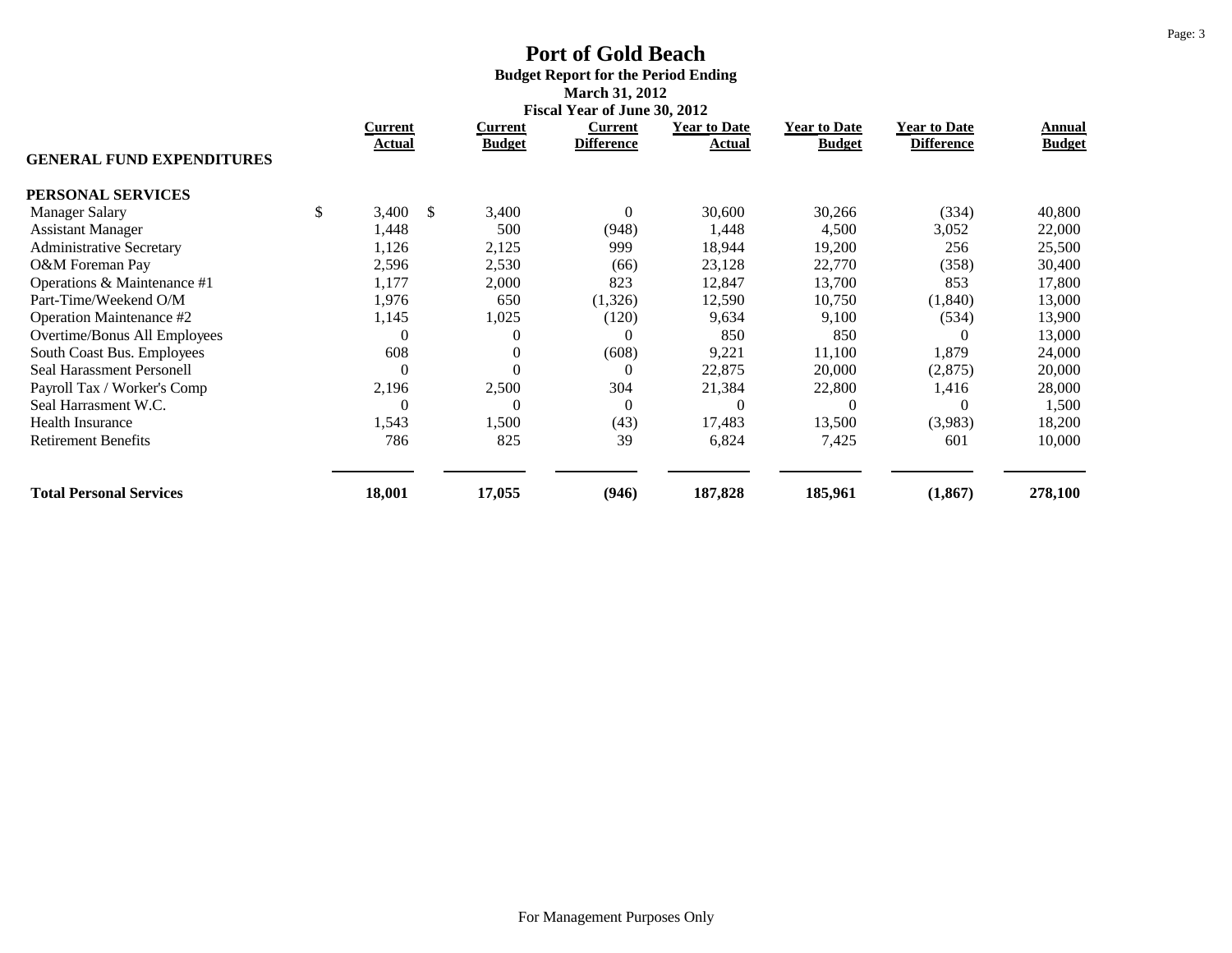|                                             | <b>Current</b>   | <b>Current</b> | <b>Current</b>    | <b>Year to Date</b> | <b>Year to Date</b> | <b>Year to Date</b> | Annual        |
|---------------------------------------------|------------------|----------------|-------------------|---------------------|---------------------|---------------------|---------------|
| <b>OFFICE MATERIAL AND SERVICES</b>         | Actual           | <b>Budget</b>  | <b>Difference</b> | Actual              | <b>Budget</b>       | <b>Difference</b>   | <b>Budget</b> |
|                                             | 20               | 150            | 130               | 667                 |                     |                     |               |
| Advertising/Promotion                       |                  |                |                   |                     | 1,250               | 583                 | 1,600         |
| <b>Accounting Expenses</b>                  | 810              | 875            | 65                | 7,515               | 7,875               | 360                 | 10,500        |
| <b>Audit Expenses</b>                       | 0                | $\theta$       | $\mathbf{0}$      | 17,500              | 16,500              | (1,000)             | 16,500        |
| <b>Dues/Association Fees</b>                |                  | $\Omega$       | $\mathbf{0}$      | 1,075               | 1,050               | (25)                | 1,800         |
| Taxes/Permit Fees                           | $\Omega$         | 300            | 300               | 5,086               | 4,725               | (361)               | 7,000         |
| Insurance - G.F.                            | 3,712            | 3,950          | 238               | 32,512              | 35,550              | 3,038               | 47,500        |
| Office Expense                              | 50               | 300            | 250               | 1,184               | 2,700               | 1,516               | 4,000         |
| Postage/Mailing Fees                        | 154              | 50             | (104)             | 425                 | 450                 | 25                  | 600           |
| Copy Machine Maintenance                    | 28               | 60             | 32                | 236                 | 520                 | 284                 | 700           |
| Web Site Hosting Fees                       | $\theta$         | $\overline{0}$ | $\mathbf{0}$      | 182                 | $\Omega$            | (182)               | 500           |
| Telephone Expense                           | 416              | 450            | 34                | 3,662               | 4,100               | 438                 | 5,500         |
| <b>Contracted Services</b>                  | $\overline{0}$   | $\theta$       | $\mathbf{0}$      |                     |                     | $\Omega$            | 5,000         |
| <b>Lobby Consulting Fees</b>                | $\theta$         | $\theta$       | $\theta$          |                     |                     | $\Omega$            | 2,500         |
| <b>Legal Fees</b>                           | 37               | $\theta$       | (37)              | 370                 | 220                 | (150)               | 5,000         |
| SDAO Deductible Legal Fees                  | $\boldsymbol{0}$ | $\theta$       | $\mathbf{0}$      | $\Omega$            | $\theta$            | $\Omega$            | 25,000        |
| <b>Staff Travel/Meetings</b>                | 37               | 250            | 213               | 2,318               | 1,365               | (953)               | 1,800         |
| <b>Commissioner Travel</b>                  | $\overline{0}$   | $\theta$       | $\mathbf{0}$      | 200                 | 150                 | (50)                | 1,400         |
| Refunds                                     | 75               | $\theta$       | (75)              | 1,288               | 1,000               | (288)               | 1,800         |
| Reimbursable Expenses                       | $\theta$         | 85             | 85                | $\Omega$            | 745                 | 745                 | 1,000         |
| Misc. Expense - G.F.                        | $\theta$         | 125            | 125               | 1,294               | 1,125               | (169)               | 1,500         |
| Education                                   | $\theta$         | 100            | 100               | 110                 | 900                 | 790                 | 1,200         |
| <b>Total Office Material &amp; Services</b> | 5,339            | 6,695          | 1,356             | 75,624              | 80,225              | 4,601               | 142,400       |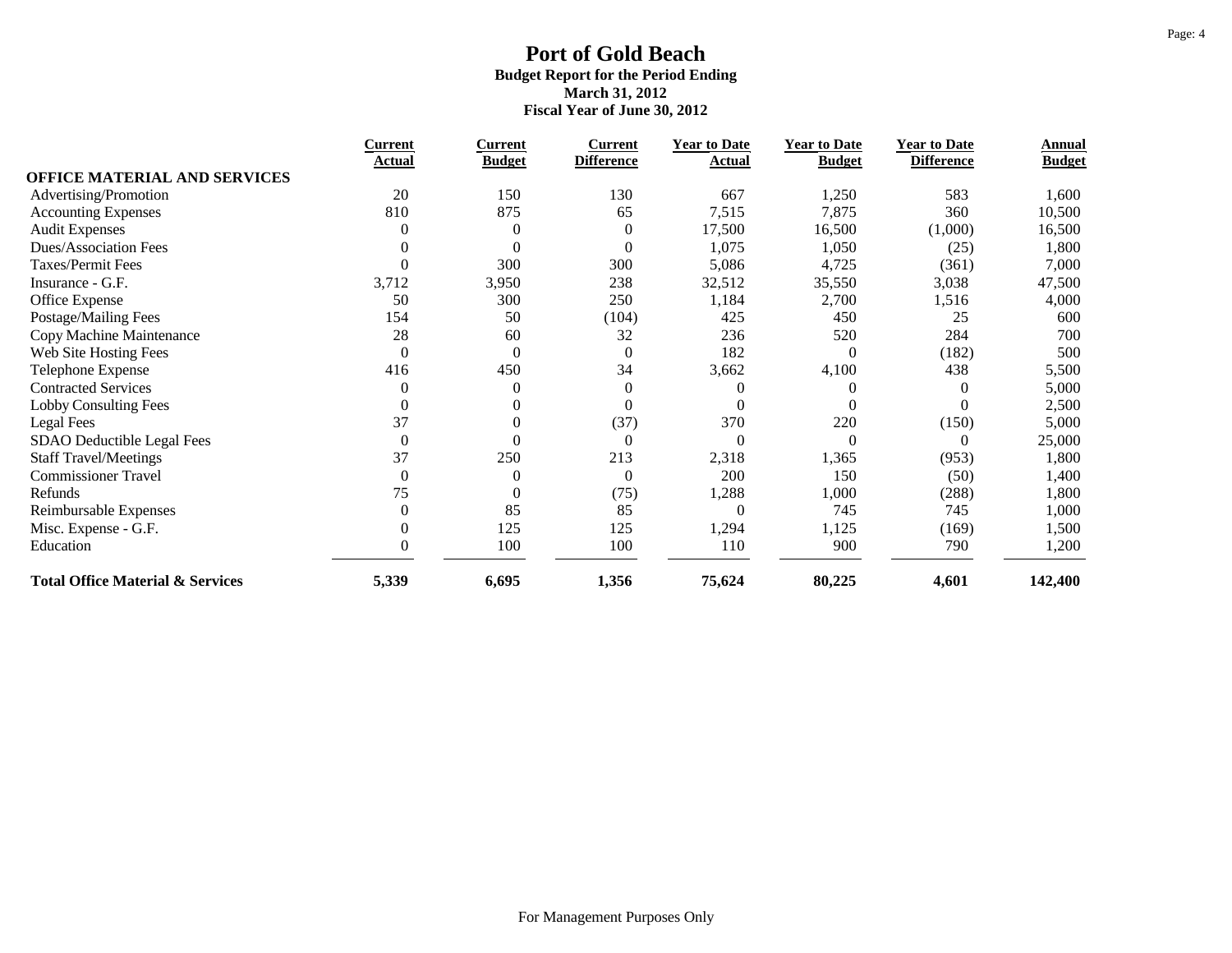|                                                    | Current  | <b>Current</b> | <b>Current</b>    | <b>Year to Date</b> | <b>Year to Date</b> | <b>Year to Date</b> | Annual        |
|----------------------------------------------------|----------|----------------|-------------------|---------------------|---------------------|---------------------|---------------|
| <b>AIRPORT RELATED MATERIAL AND SERVICES</b>       | Actual   | <b>Budget</b>  | <b>Difference</b> | Actual              | <b>Budget</b>       | <b>Difference</b>   | <b>Budget</b> |
| Air Fuel Purchase - 100LL                          | 0        | 0              | $\mathbf{0}$      | 19,252              | 19,300              | 48                  | 30,000        |
| Air Fuel Purchases - JET A                         | $\theta$ | $\Omega$       | $\Omega$          |                     |                     | $\Omega$            | 16,000        |
| Electricity - Airport                              | 112      | 100            | (12)              | 808                 | 900                 | 92                  | 1,300         |
| Sewer/Water - Airport                              | 71       | 100            | 29                | 871                 | 900                 | 29                  | 1,200         |
| <b>Airport Maintenance</b>                         | 289      | 300            | 11                | 2,206               | 2,100               | (106)               | 10,000        |
| <b>AWOS</b> Maintenance                            |          | $\theta$       | (1)               | 4,177               | 4,170               | (7)                 | 5,000         |
| Misc - Airport (surveys, etc)                      |          | $\Omega$       | $\Omega$          | 155                 | $\Omega$            | (155)               | $\theta$      |
| Airport Card Lock R & M                            |          | 125            | 125               | $\Omega$            | 1,125               | 1,125               | 1,500         |
| <b>Airport Liability Insurance</b>                 |          | $\mathbf{0}$   | $\mathbf{0}$      | 2,641               | 3,000               | 359                 | 3,000         |
| <b>Total Material &amp; Services</b>               | 473      | 625            | 152               | 30,110              | 31,495              | 1,385               | 68,000        |
| <b>MARINE RELATED MATERIAL AND SERVICES</b>        |          |                |                   |                     |                     |                     |               |
| Marine Diesel Purchases                            | 0        | $\mathbf{0}$   | $\boldsymbol{0}$  | 2,917               | 2,500               | (417)               | 2,500         |
| Marine Regular Fuel                                | $\theta$ | $\Omega$       | $\Omega$          | 3,376               | 3,375               | (1)                 | 13,000        |
| Sewer / Water - Marina                             | 251      | 100            | (151)             | 1,348               | 1,275               | (73)                | 2,000         |
| Electricity - Marina                               | 237      | 225            | (12)              | 1,924               | 1,850               | (74)                | 2,500         |
| Marina Facility Maintenance                        |          | 400            | 400               | 1,475               | 6,150               | 4,675               | 13,000        |
| DEQ Compliance-Carcass/Truck M                     |          | $\theta$       | $\mathbf{0}$      | 750                 | 2,300               | 1,550               | 4,000         |
| Dock Repair/Maintenance                            | 96       | $\theta$       | (96)              | 758                 | 250                 | (508)               | 10,000        |
| <b>Fish Cleaning Maintenance</b>                   |          | 250            | 250               | 28                  | 2,250               | 2,222               | 3,000         |
| Marine Restroom Maintenance                        |          | 100            | 100               | 503                 | 700                 | 197                 | 1,000         |
| <b>Cormorant Survey Expense</b>                    |          | $\theta$       | $\mathbf{0}$      | 0                   |                     | $\Omega$            | 3,500         |
| Sea Lion Program Payout                            | 0        | $\mathbf{0}$   | $\boldsymbol{0}$  | 10,000              | 10,000              | $\theta$            | 10,000        |
| <b>Total Marine Related Material &amp; Service</b> | 584      | 1,075          | 491               | 23,079              | 30,650              | 7,571               | 64,500        |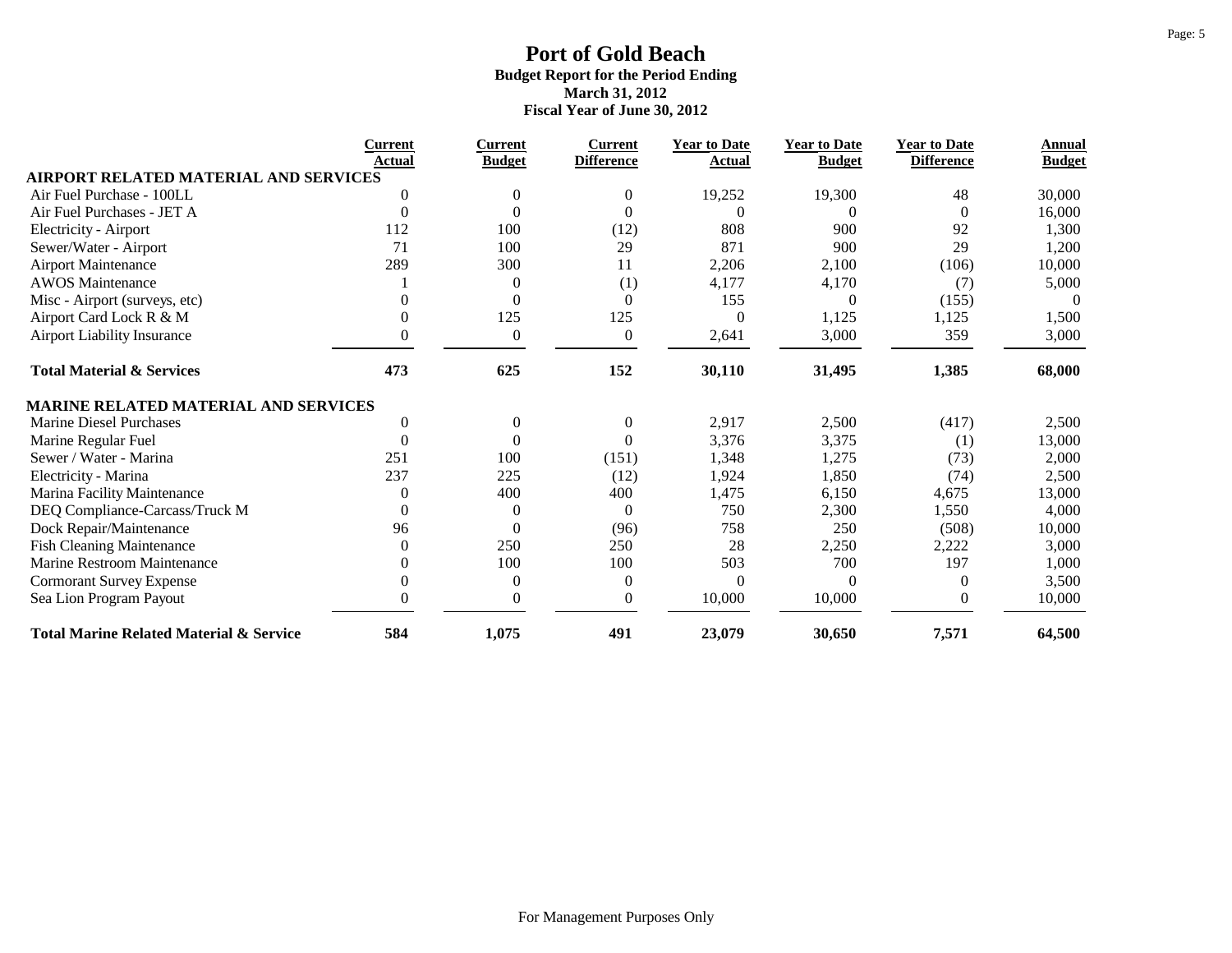|                                                 | Current        | <b>Current</b>   | Current           | <b>Year to Date</b> | <b>Year to Date</b> | <b>Year to Date</b> | Annual        |
|-------------------------------------------------|----------------|------------------|-------------------|---------------------|---------------------|---------------------|---------------|
| <b>OPERATIONS MATERIAL AND SERVICES</b>         | Actual         | <b>Budget</b>    | <b>Difference</b> | Actual              | <b>Budget</b>       | <b>Difference</b>   | <b>Budget</b> |
| Electricity                                     | 713            | 775              | 62                | 4,921               | 5,395               | 474                 | 8,000         |
| Sewer/Water                                     | 100            | 125              | 25                | 867                 | 1,130               | 263                 | 2,000         |
| Refuse Disposal                                 | 726            | 500              | (226)             | 5,978               | 5,300               | (678)               | 7,300         |
| <b>Landscaping Expenses</b>                     | $\overline{0}$ | $\mathbf{0}$     | $\mathbf{0}$      | $\theta$            | 775                 | 775                 | 1,500         |
| Supplies/Small Tools                            | 328            | 500              | 172               | 2,808               | 1,800               | (1,008)             | 3,000         |
| <b>Equipment Maintenance</b>                    | 136            | 1,000            | 864               | 2,693               | 9,000               | 6,307               | 12,000        |
| <b>Facilities Maintenance</b>                   | 73             | 1,000            | 927               | 1,476               | 9,000               | 7,524               | 12,000        |
| Security Maintenance                            | $\theta$       | 100              | 100               |                     | 800                 | 800                 | 1,000         |
| O/M Equipment Rental/Contracto                  | $\Omega$       | 625              | 625               | 0                   | 5,625               | 5,625               | 7,500         |
| $Q$ & M Fuel                                    | 268            | 200              | (68)              | 2,238               | 1,800               | (438)               | 2,500         |
| <b>Upriver Lands Maintenance</b>                | $\theta$       | 200              | 200               | $\theta$            | 1,900               | 1,900               | 2,500         |
| <b>Total Operations Material &amp; Services</b> | 2,344          | 5,025            | 2,681             | 20,981              | 42,525              | 21,544              | 59,300        |
| <b>CANNERY MATERIAL AND SERVICES</b>            |                |                  |                   |                     |                     |                     |               |
| Telephone - Cannery Elevator                    | 30             | 30               | $\boldsymbol{0}$  | 270                 | 260                 | (10)                | 350           |
| Elevator Service/Main Cannery                   | $\theta$       | $\boldsymbol{0}$ | $\boldsymbol{0}$  | 225                 | $\mathbf{0}$        | (225)               | 1,650         |
| Cannery Utilties - 2nd floor                    | 255            | 200              | (55)              | 1,892               | 1,900               | 8                   | 2,500         |
| Cannery - Utilities 1st floor                   | 1,315          | 1,165            | (150)             | 10,431              | 9,320               | (1,111)             | 14,000        |
| Cannery - Supplies                              | 342            | $\mathbf{0}$     | (342)             | 515                 | 325                 | (190)               | 1,000         |
| Cannery - Maint & Repair                        | 82             | 0                | (82)              | 6,362               | 5,500               | (862)               | 10,000        |
| Cannery - Janitorial                            | 53             | $\mathbf{0}$     | (53)              | 1,611               | 1,200               | (411)               | 3,000         |
| <b>Total Cannery Material &amp; Services</b>    | 2,077          | 1,395            | (682)             | 21,306              | 18,505              | (2, 801)            | 32,500        |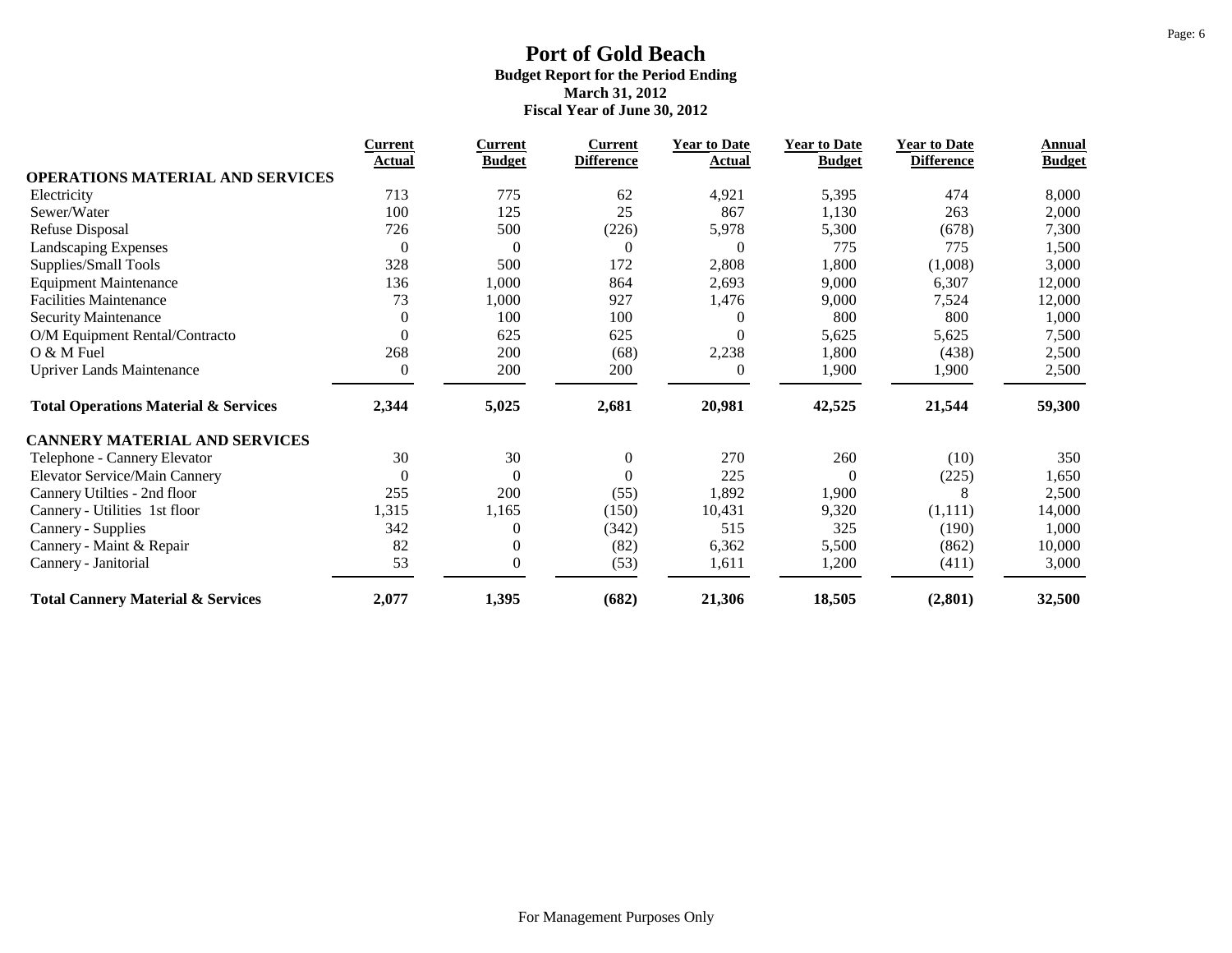|                                    | <b>Current</b><br>Actual | <b>Current</b><br><b>Budget</b> | <b>Current</b><br><b>Difference</b> | <b>Year to Date</b><br>Actual | <b>Year to Date</b><br><b>Budget</b> | <b>Year to Date</b><br><b>Difference</b> | <b>Annual</b><br><b>Budget</b> |
|------------------------------------|--------------------------|---------------------------------|-------------------------------------|-------------------------------|--------------------------------------|------------------------------------------|--------------------------------|
| <b>CAPITAL OUTLAY</b>              |                          |                                 |                                     |                               |                                      |                                          |                                |
| Marina Capital Outlay              | $\Omega$                 | $\Omega$                        | $\boldsymbol{0}$                    | 103,034                       | 104,600                              | 1,566                                    | 220,000                        |
| Other Land & Bldg Capital Outl     | 0                        | 0                               | 0                                   | 0                             | 0                                    | 0                                        | 10,000                         |
| Shop/Office Capital Outlay         | $\theta$                 | $\Omega$                        | $\overline{0}$                      | $\Omega$                      | 0                                    | 0                                        | 100,000                        |
| Port Equipment Purchase            | $\Omega$                 | $\Omega$                        | $\boldsymbol{0}$                    | 17,900                        | 17,900                               | $\Omega$                                 | 25,000                         |
| <b>Security Systems</b>            | 4,480                    | 4,500                           | 20                                  | 4,480                         | 4,500                                | 20                                       | 5,000                          |
| Jetty Repair                       | $\Omega$                 | $\theta$                        | $\overline{0}$                      | 0                             | 0                                    | $\theta$                                 | 2,000                          |
| Paving; Port Facilties             | $\Omega$                 | $\Omega$                        | $\overline{0}$                      | $\theta$                      | 0                                    | $\Omega$                                 | 60,000                         |
| Misc. Capital Outlay               | $\theta$                 | $\mathbf{0}$                    | $\overline{0}$                      | $\overline{0}$                | 0                                    | $\mathbf{0}$                             | 2,000                          |
| <b>Total Capital Outlay</b>        | 4,480                    | 4,500                           | 20                                  | 125,414                       | 127,000                              | 1,586                                    | 424,000                        |
| <b>DEBT SERVICE</b>                |                          |                                 |                                     |                               |                                      |                                          |                                |
| Oregon Bus # 520138 Interest       | $\Omega$                 | 463                             | 463                                 | 1,186                         | 1,446                                | 260                                      | 1,889                          |
| Oregon Bus #520138 Principle       | 0                        | 1,552                           | 1,552                               | 40,051                        | 4,599                                | (35, 452)                                | 6,170                          |
| Shop/Office Building Loan Int      | $\theta$                 | $\boldsymbol{0}$                | $\overline{0}$                      | $\overline{0}$                | $\theta$                             | 0                                        | 8,000                          |
| Shop/Office Bldg Principle Pay     | $\Omega$                 | $\Omega$                        | $\theta$                            | $\Omega$                      | 0                                    | 0                                        | 17,046                         |
| Oregon Bus #525178 Interest        | 5,339                    | 5,339                           | $\overline{0}$                      | 16,284                        | 16,283                               | (1)                                      | 21,534                         |
| Oregon Bus #525178 Principle       | 6,839                    | 6,839                           | $\mathbf{0}$                        | 20,252                        | 20,251                               | (1)                                      | 27,182                         |
| <b>Total Debt Service</b>          | 12,178                   | 14,193                          | 2,015                               | 77,773                        | 42,579                               | (35, 194)                                | 81,821                         |
| <b>TRANSFERS</b>                   |                          |                                 |                                     |                               |                                      |                                          |                                |
| <b>Transfer to PFCORF</b>          | $\Omega$                 | $\mathbf{0}$                    | $\boldsymbol{0}$                    | 100,000                       | 100,000                              | $\overline{0}$                           | 100,000                        |
| <b>Total Transfers</b>             | $\bf{0}$                 | $\bf{0}$                        | $\bf{0}$                            | 100,000                       | 100,000                              | $\bf{0}$                                 | 100,000                        |
| <b>CONTINGENCY</b>                 |                          |                                 |                                     |                               |                                      |                                          |                                |
| GF Contingency                     | $\boldsymbol{0}$         | $\boldsymbol{0}$                | $\boldsymbol{0}$                    | $\boldsymbol{0}$              | $\boldsymbol{0}$                     | $\overline{0}$                           | 25,000                         |
|                                    |                          |                                 |                                     |                               |                                      |                                          |                                |
| <b>TOTAL GEN FUND EXPENDITURES</b> | \$<br>45,476<br>\$       | 50,563                          | 5,087                               | 662,115                       | 658,940                              | (3, 175)                                 | 1,275,621                      |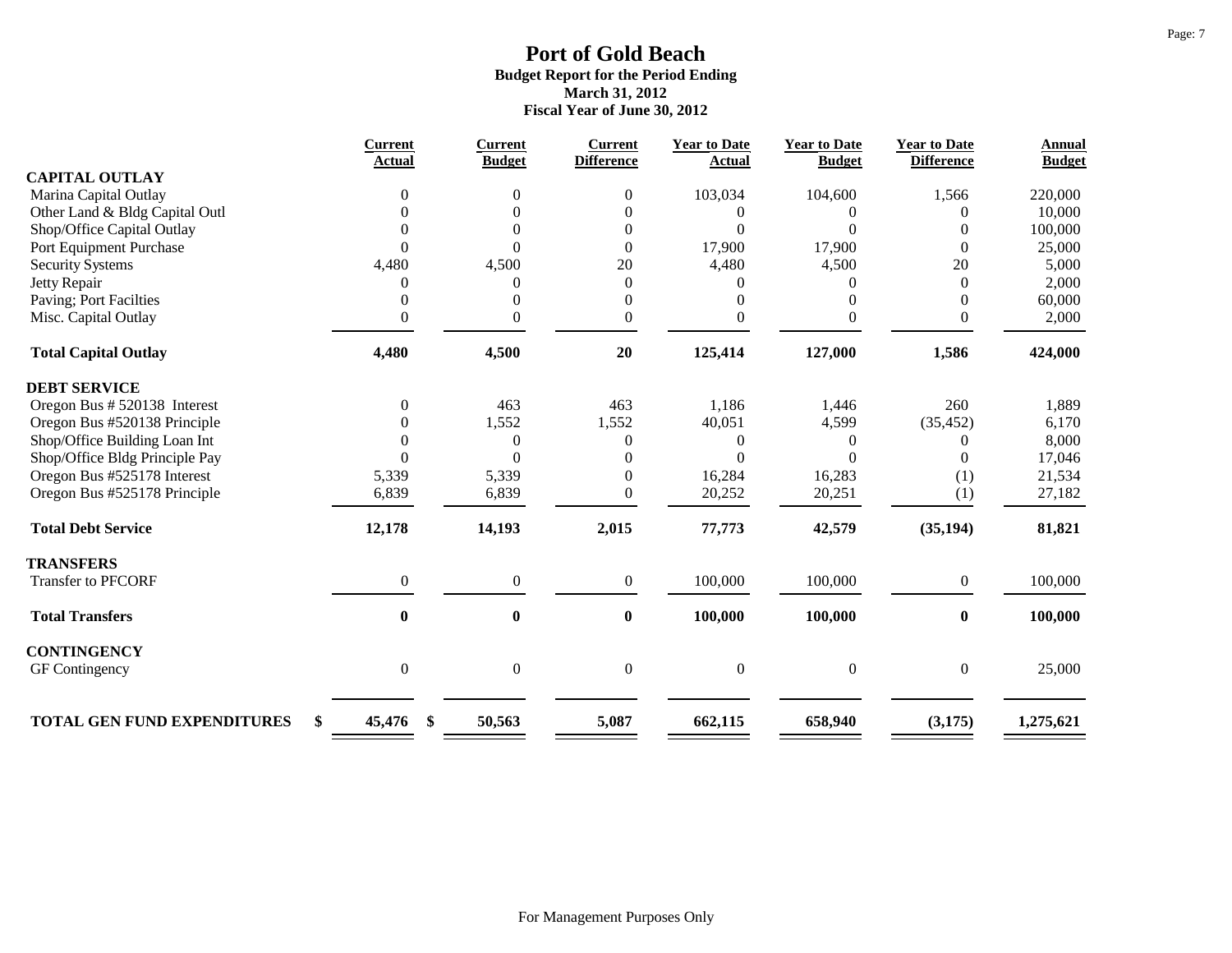|                                   | <b>Current</b><br><b>Actual</b> | <b>Current</b><br><b>Budget</b> | <b>Current</b><br><b>Difference</b> | <b>Year to Date</b><br><b>Actual</b> | <b>Year to Date</b><br><b>Budget</b> | <b>Year to Date</b><br><b>Difference</b> | <b>Annual</b><br><b>Budget</b> |
|-----------------------------------|---------------------------------|---------------------------------|-------------------------------------|--------------------------------------|--------------------------------------|------------------------------------------|--------------------------------|
| <b>GENERAL FUND RECAP</b>         |                                 |                                 |                                     |                                      |                                      |                                          |                                |
| <b>REVENUES</b>                   |                                 |                                 |                                     |                                      |                                      |                                          |                                |
| <b>TOTAL BEGINNG CASH GF</b>      | $\bf{0}$                        | $\pmb{0}$                       | $\pmb{0}$                           | 475,434                              | 520,000                              | (44, 566)                                | 520,000                        |
| <b>TREASURY INCOME</b>            | 12,186                          | 11,400                          | 786                                 | 242,034                              | 233,200                              | 8,834                                    | 240,800                        |
| <b>AIRPORT INCOME</b>             | 3,403                           | 3,150                           | 253                                 | 62,446                               | 58,725                               | 3,721                                    | 71,430                         |
| <b>MARINE INCOME</b>              | 6,176                           | 4,225                           | 1,951                               | 56,637                               | 64,700                               | (8,063)                                  | 85,975                         |
| <b>LAND/BLDG INCOME</b>           | 18,341                          | 22,250                          | (3,909)                             | 171,428                              | 172,425                              | (997)                                    | 220,400                        |
| <b>CANNERY INCOME</b>             | 6,194                           | 5,975                           | 219                                 | 48,942                               | 56,075                               | (7, 133)                                 | 72,300                         |
| <b>OTHER INCOME</b>               | 3,135                           | 575                             | 2,560                               | 99,014                               | 49,845                               | 49,169                                   | 65,500                         |
| <b>INSURANCE/LOANS</b>            | $\overline{0}$                  | $\boldsymbol{0}$                | $\boldsymbol{0}$                    | $\mathbf{0}$                         | $\mathbf{0}$                         | $\overline{0}$                           | 232,513                        |
| <b>REVENUES GENERATED GF</b>      | 49,435                          | 47,575                          | 1,860                               | 680,501                              | 634,970                              | 45,531                                   | 988,918                        |
| <b>TOTAL PORT REVENUES</b>        | 49,435                          | 47,575                          | 1,860                               | 1,155,935                            | 1,154,970                            | 965                                      | 1,508,918                      |
| <b>EXPENDITURES</b>               |                                 |                                 |                                     |                                      |                                      |                                          |                                |
| PERSONAL SERVIC                   | 18,001                          | 17,055                          | 946                                 | 187,828                              | 185,961                              | 1,867                                    | 278,100                        |
| <b>MATERIAL &amp; SERV</b>        | 10,817                          | 14,815                          | (3,998)                             | 171,100                              | 203,400                              | (32,300)                                 | 366,700                        |
| <b>CAPITAL OUTLAY</b>             | 4,480                           | 4,500                           | (20)                                | 125,414                              | 127,000                              | (1,586)                                  | 424,000                        |
| <b>DEBT SERVICE</b>               | 12,178                          | 14,193                          | (2,015)                             | 77,773                               | 42,579                               | 35,194                                   | 81,821                         |
| <b>TRANSFERS OUT</b>              | $\overline{0}$                  | $\boldsymbol{0}$                | $\boldsymbol{0}$                    | 100,000                              | 100,000                              | $\boldsymbol{0}$                         | 100,000                        |
| <b>GF CONTINGENCY</b>             | $\theta$                        | $\boldsymbol{0}$                | $\overline{0}$                      | $\boldsymbol{0}$                     | $\mathbf{0}$                         | $\overline{0}$                           | 25,000                         |
| <b>TOTAL EXPENDITURES - GF</b>    | 45,476                          | 50,563                          | (5,087)                             | 662,115                              | 658,940                              | 3,175                                    | 1,275,621                      |
|                                   |                                 |                                 |                                     |                                      |                                      |                                          |                                |
| <b>G. F. ENDING CASH BALANCES</b> | \$<br>3,959                     | (2,988)                         | 6,947<br>\$                         | 493,820                              | 496,030                              | (2,210)                                  | 233,297                        |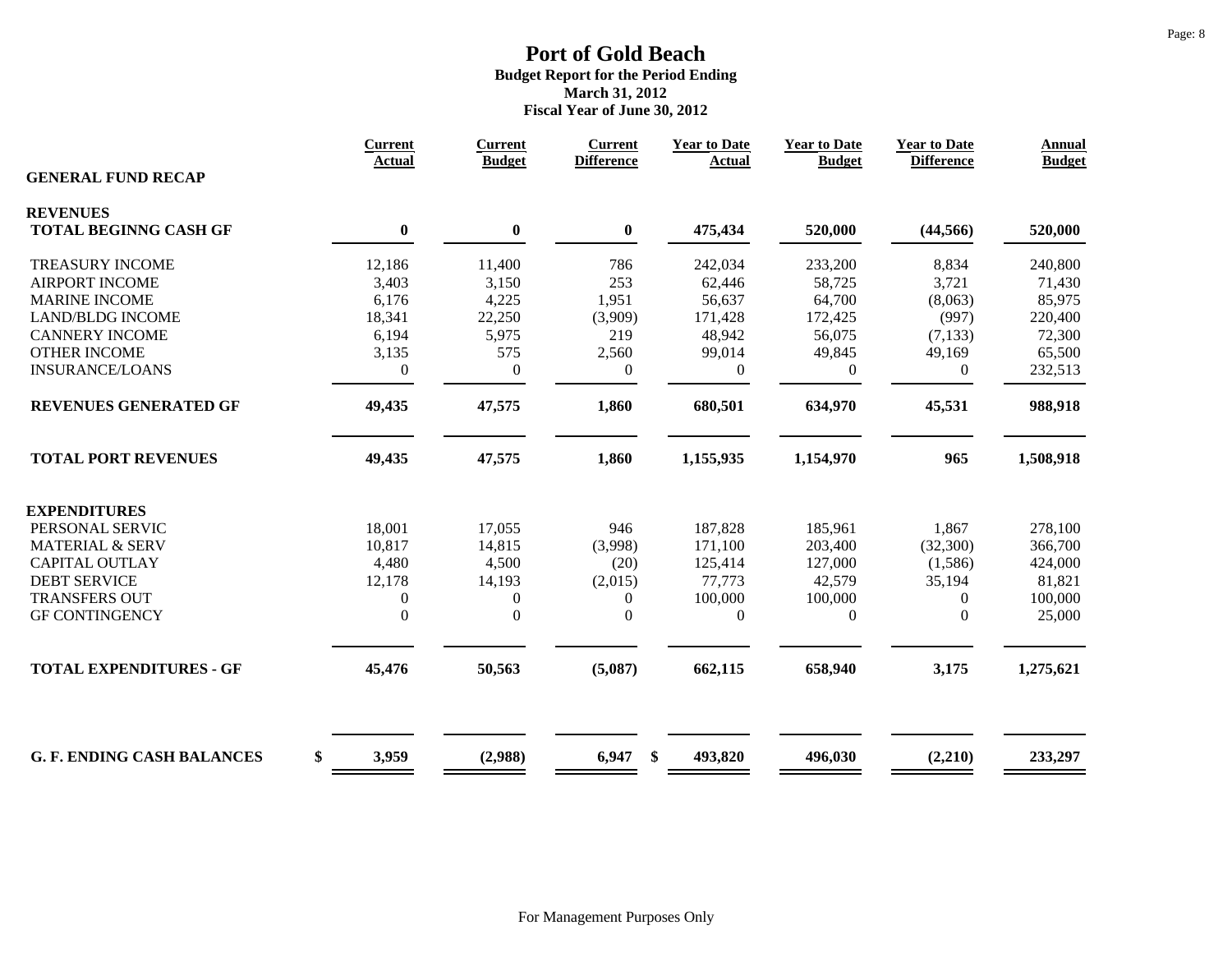|                                             | <b>Current</b><br>Actual | Current<br><b>Budget</b> | <b>Current</b><br><b>Difference</b> | <b>Year to Date</b><br>Actual | <b>Year to Date</b><br><b>Budget</b> | <b>Year to Date</b><br><b>Difference</b> | Annual<br><b>Budget</b> |
|---------------------------------------------|--------------------------|--------------------------|-------------------------------------|-------------------------------|--------------------------------------|------------------------------------------|-------------------------|
| <b>GRANT BASED CAPITAL IMPROVEMENT FUND</b> |                          |                          |                                     |                               |                                      |                                          |                         |
| REVENUES GRANT BASED CAPITAL IMPROV FUND    |                          |                          |                                     |                               |                                      |                                          |                         |
| <b>Total GBCIF Beg. Cash</b>                |                          | $\bf{0}$                 | $\bf{0}$                            | 6,217                         | 4,000                                | 2,217                                    | 4,000                   |
| <b>TRANSFERS IN</b>                         |                          |                          |                                     |                               |                                      |                                          |                         |
| <b>Total Transfer In</b>                    | $\mathbf 0$              | $\mathbf{0}$             | $\bf{0}$                            | $\mathbf{0}$                  | 0                                    |                                          | $\mathbf{0}$            |
| <b>GRANT FUNDS</b>                          |                          |                          |                                     |                               |                                      |                                          |                         |
| <b>Interest Income Grant</b>                |                          | $\theta$                 |                                     |                               | 0                                    |                                          |                         |
| FAA AIP Grant                               |                          | 0                        |                                     | 38,302                        | 35,200                               | 3,102                                    | 167,000                 |
| <b>Airport Connect Oregon Funds</b>         |                          |                          |                                     |                               |                                      |                                          | 8,350                   |
| Stimulus Shop/Office Improv.                |                          | 0                        |                                     |                               |                                      |                                          | 460,000                 |
| <b>High Dock Repair Project</b>             |                          | 0                        |                                     | 80,195                        |                                      | 80,195                                   | $\Omega$                |
| <b>Total Grants Received</b>                | 0                        | $\bf{0}$                 | $\bf{0}$                            | 118,502                       | 35,200                               | 83,302                                   | 635,350                 |
| <b>TOTAL REVEUNUES GBCIF</b>                | 0                        | 0                        | $\bf{0}$                            | \$<br>124,719                 | 39,200                               | 85,519                                   | 639,350                 |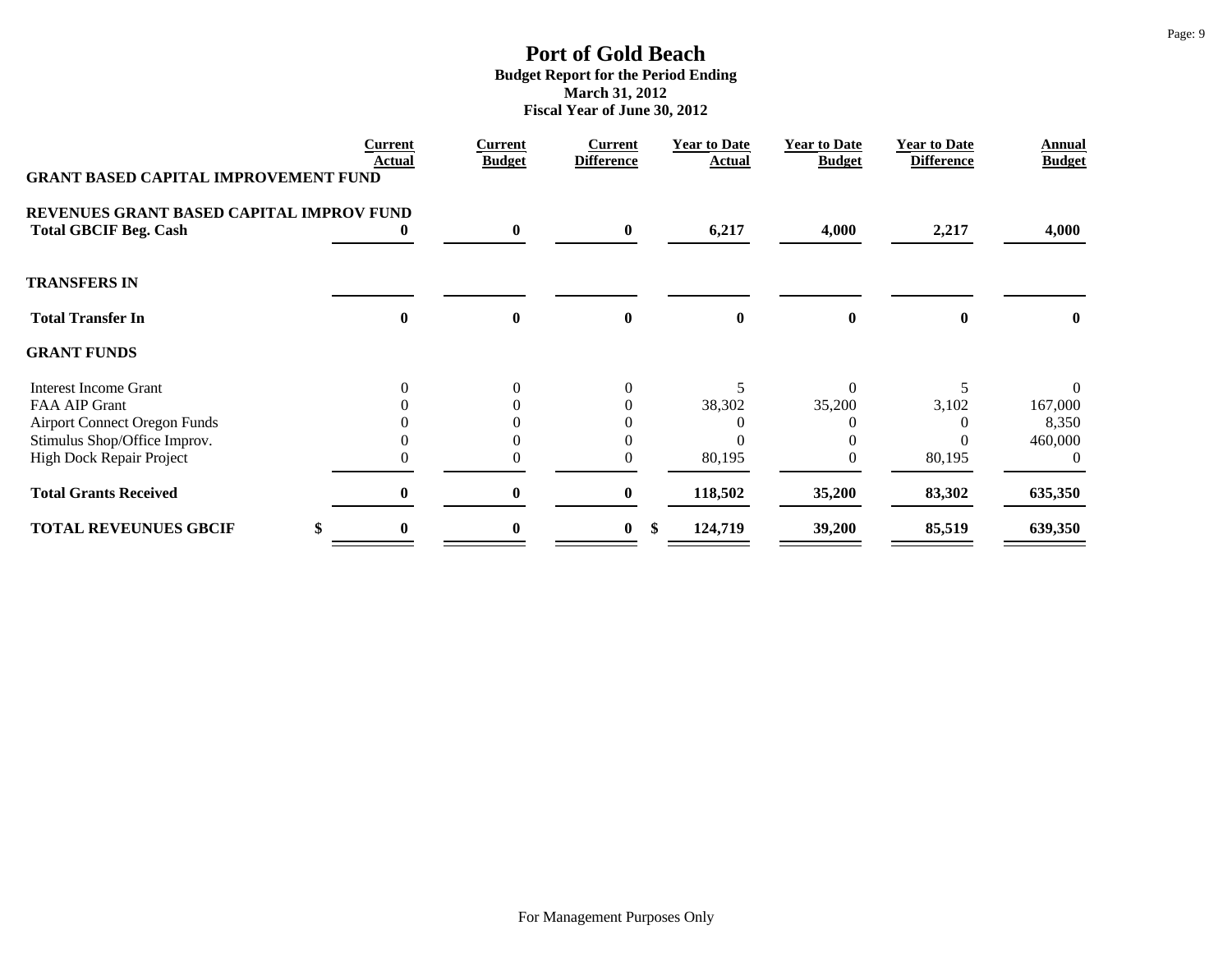| <b>EXPENDITURES GRANT BASED CAPITAL IMPROVE FUND</b>            | Current<br>Actual            | Current<br><b>Budget</b>   | Current<br><b>Difference</b> | <b>Year to Date</b><br><b>Actual</b> | <b>Year to Date</b><br><b>Budget</b> | <b>Year to Date</b><br><b>Difference</b> | Annual<br><b>Budget</b> |
|-----------------------------------------------------------------|------------------------------|----------------------------|------------------------------|--------------------------------------|--------------------------------------|------------------------------------------|-------------------------|
| Taxiway-FAA Replacement                                         | \$<br>17,163<br>$\mathbb{S}$ | $\boldsymbol{0}$           | (17, 163)                    | 83,117                               | 54,950                               | (28, 167)                                | 175,350                 |
| <b>High Dock Repair Costs</b><br>Office/Shop Stimulus Cap Impro | $\theta$                     | $\theta$<br>$\overline{0}$ | $\Omega$<br>0                | 77,535<br>$\Omega$                   |                                      | (77, 535)<br>$\theta$                    | $\theta$<br>460,000     |
| <b>Total Capital Improvement for GBCIF</b>                      | 17,163                       | $\boldsymbol{0}$           | (17, 163)                    | 160,652                              | 54,950                               | (105,702)                                | 635,350                 |
| <b>TRANSFER OUT GBCIF</b>                                       |                              |                            |                              |                                      |                                      |                                          |                         |
| <b>Total Transfers Out GBCIF</b>                                | $\boldsymbol{0}$             | $\bf{0}$                   | $\bf{0}$                     | $\bf{0}$                             | $\mathbf{0}$                         | $\mathbf{0}$                             | $\bf{0}$                |
| <b>TOTAL EXPENDITURES GRANT FU</b>                              | 17,163                       | $\bf{0}$                   | (17, 163)                    | 160,652                              | 54,950                               | (105,702)                                | 635,350                 |
| <b>GBCIF ENDING CASH BALANCE</b>                                | \$<br>$(17,163)$ \$          | $\bf{0}$                   | 17,163                       | (35, 933)                            | (15,750)                             | 20,183                                   | 4,000                   |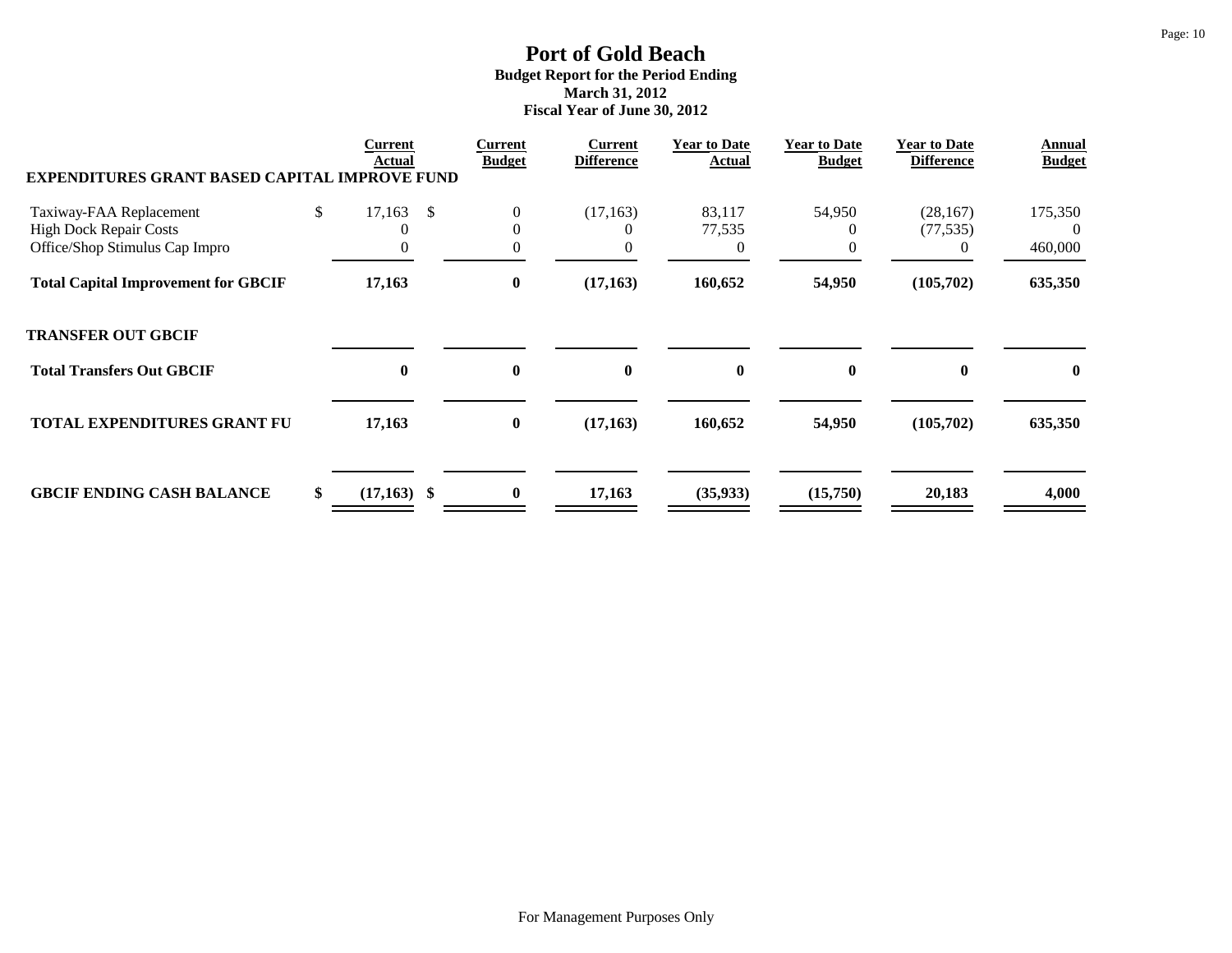|                                    | <b>Current</b> | Current       | Current           | <b>Year to Date</b> | <b>Year to Date</b> | <b>Year to Date</b> | Annual        |
|------------------------------------|----------------|---------------|-------------------|---------------------|---------------------|---------------------|---------------|
| <b>HUNTLEY PARK FUND</b>           | Actual         | <b>Budget</b> | <b>Difference</b> | Actual              | <b>Budget</b>       | <b>Difference</b>   | <b>Budget</b> |
| <b>HUNTLEY PARK REVENUES</b>       |                |               |                   |                     |                     |                     |               |
| <b>HP Beginning Cash</b>           | $\bf{0}$       | $\bf{0}$      | $\bf{0}$          | 40,168              | 40,000              | 168                 | 40,000        |
| <b>CAMPGROUND INCOME</b>           |                |               |                   |                     |                     |                     |               |
| Huntley Park Campground Income     | 1,530          | 1,150         | 380               | 28,630              | 32,700              | (4,070)             | 40,000        |
| <b>HP</b> Shower revenues          | 219            | 100           | 119               | 3,541               | 4,000               | (459)               | 5,000         |
| <b>HP</b> Store Sales              | $\mathbf 0$    | $\theta$      | $\overline{0}$    | 103                 |                     | 103                 | $\Omega$      |
| <b>HP</b> Store Rent               | 246            | 180           | 66                | 794                 | 1,620               | (826)               | 2,160         |
| <b>HP Park Utilities</b>           |                | 35            | (35)              | 133                 | 315                 | (182)               | 420           |
| Interest Inc-HP                    | 4              | 35            | (31)              | 78                  | 295                 | (217)               | 400           |
| Huntley Park Other Income          | $\overline{0}$ | 420           | (420)             | 1,146               | 3,700               | (2, 554)            | 5,000         |
| <b>HP Campground Income</b>        | 1,999          | 1,920         | 79                | 34,425              | 42,630              | (8,205)             | 52,980        |
| <b>Total Huntley Park Revenues</b> | 1,999          | 1,920         | 79                | 74,593              | 82,630              | (8,037)             | 92,980        |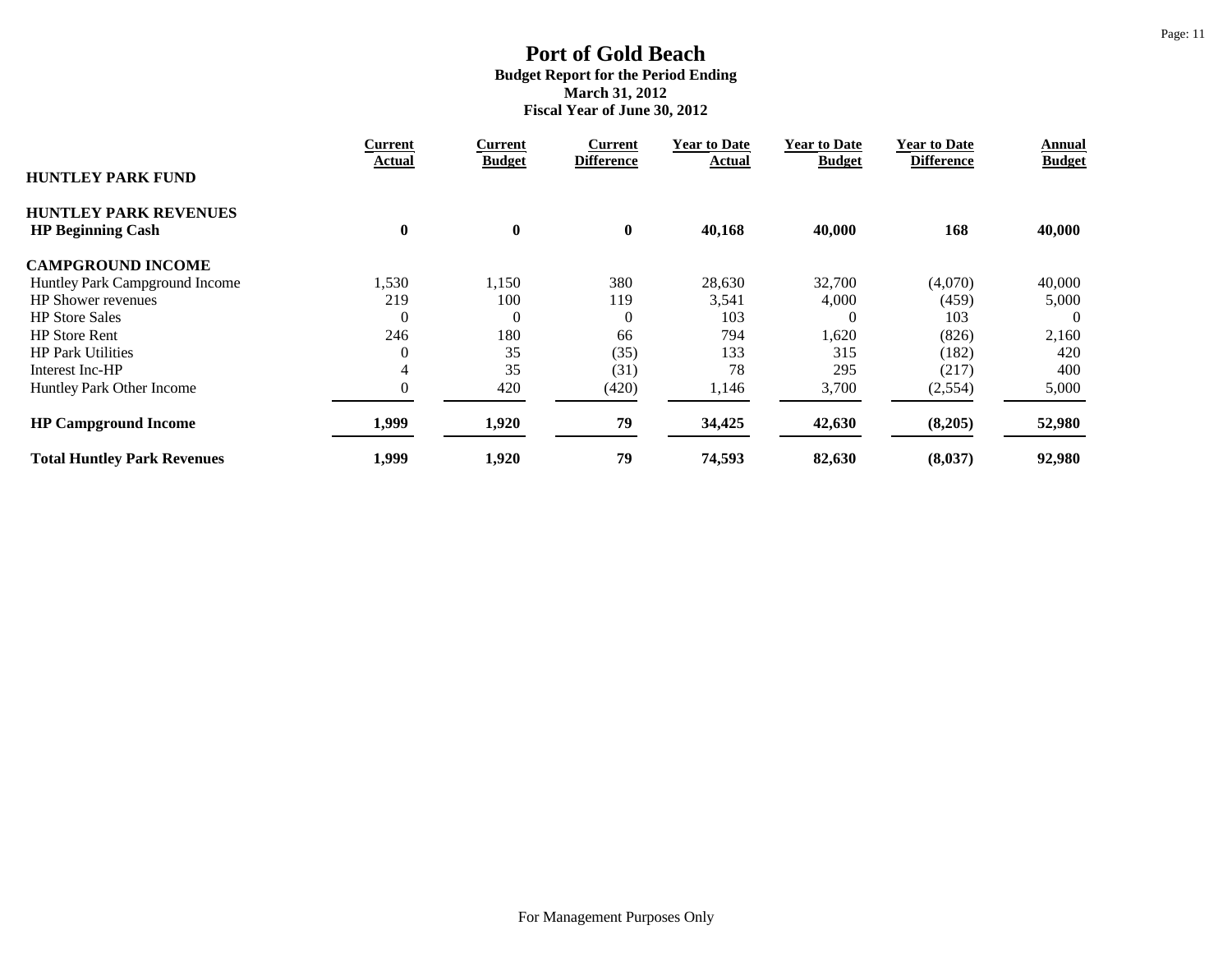|                                      | <b>Current</b>         | <b>Current</b>   | <b>Current</b>    | <b>Year to Date</b> | <b>Year to Date</b> | <b>Year to Date</b> | <b>Annual</b> |
|--------------------------------------|------------------------|------------------|-------------------|---------------------|---------------------|---------------------|---------------|
| <b>Expenditures Huntley Park</b>     | Actual                 | <b>Budget</b>    | <b>Difference</b> | <b>Actual</b>       | <b>Budget</b>       | <b>Difference</b>   | <b>Budget</b> |
| PERSONAL SERVICES                    |                        |                  |                   |                     |                     |                     |               |
| HP-Bonus                             | \$<br>$\boldsymbol{0}$ | $\boldsymbol{0}$ | $\boldsymbol{0}$  | $\boldsymbol{0}$    | $\boldsymbol{0}$    | $\boldsymbol{0}$    | 150           |
| Payroll Taxes                        | 23                     | 85               | 62                | 282                 | 745                 | 463                 | 1,000         |
| <b>HP</b> Personal Services          | 500                    | 550              | 50                | 4,500               | 4,950               | 450                 | 6,600         |
| <b>Total Personal Services</b>       | 523                    | 635              | 112               | 4,782               | 5,695               | 913                 | 7,750         |
| <b>MATERIAL &amp; SERVICES</b>       |                        |                  |                   |                     |                     |                     |               |
| HP Equipment Maintenance             | 101                    | $\boldsymbol{0}$ | (101)             | 467                 | 300                 | (167)               | 650           |
| <b>Facility Maintenance</b>          | 493                    | 25               | (468)             | 1,807               | 4,225               | 2,418               | 7,500         |
| Road Maintenance                     | $\mathbf{0}$           | $\boldsymbol{0}$ | $\theta$          | 44                  | $\theta$            | (44)                | 1,000         |
| Fuel                                 | 67                     | $\boldsymbol{0}$ | (67)              | 558                 | $\Omega$            | (558)               | 800           |
| H.P. Propane                         | 21                     | 300              | 279               | 951                 | 2,700               | 1,749               | 3,500         |
| H.P. Supplies                        | 462                    | 165              | (297)             | 1,077               | 1,485               | 408                 | 2,000         |
| H.P. Refuse - Garbage & Vaults       | 158                    | 300              | 142               | 3,764               | 2,875               | (889)               | 3,800         |
| H.P. Utilities                       | 299                    | 250              | (49)              | 2,326               | 2,250               | (76)                | 3,200         |
| H.P. Telephone                       | 44                     | 40               | (4)               | 428                 | 360                 | (68)                | 500           |
| H.P. Miscellaneous                   | $\theta$               | 200              | 200               | 218                 | 1,800               | 1,582               | 2,500         |
| <b>Water Testing</b>                 | $\mathbf{0}$           | 100              | 100               | 349                 | 900                 | 551                 | 1,200         |
| <b>HP</b> Advertising                | $\mathbf{0}$           | $\boldsymbol{0}$ | $\mathbf{0}$      | 477                 | 400                 | (77)                | 800           |
| <b>Lodging Taxes</b>                 | $\mathbf{0}$           | $\overline{0}$   | $\boldsymbol{0}$  | 308                 | 255                 | (53)                | 480           |
| Septiic/Toliet Testing               | $\boldsymbol{0}$       | $\overline{0}$   | $\boldsymbol{0}$  | 2,488               | 1,400               | (1,088)             | 1,400         |
| Volunteer Stipend                    | $\mathbf{0}$           | 200              | 200               | 800                 | 800                 | $\boldsymbol{0}$    | 1,400         |
| <b>Total Material &amp; Services</b> | 1,645                  | 1,580            | (65)              | 16,062              | 19,750              | 3,688               | 30,730        |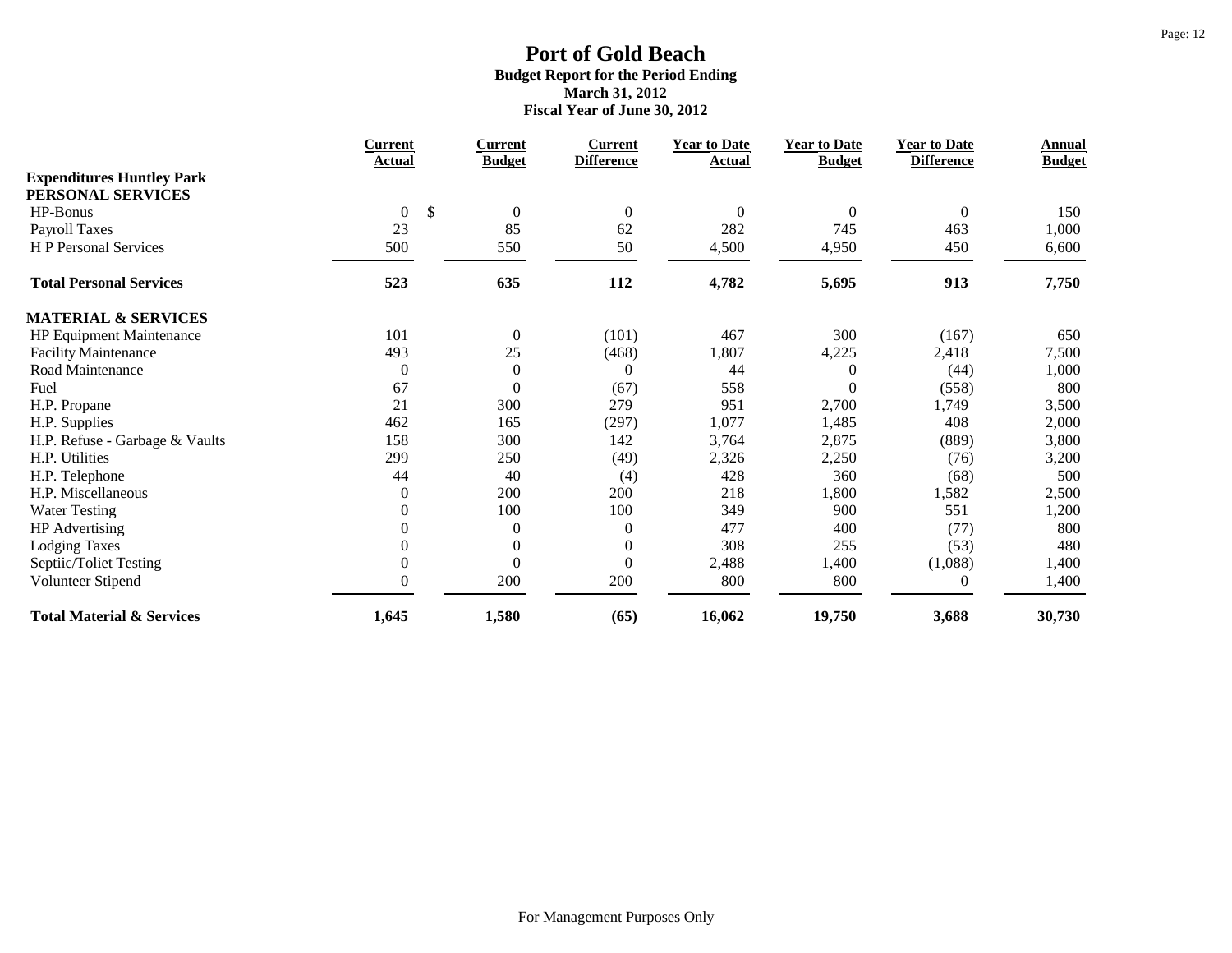|                               | <b>Current</b><br>Actual | <b>Current</b><br><b>Budget</b> | <b>Current</b><br><b>Difference</b> | <b>Year to Date</b><br><b>Actual</b> | <b>Year to Date</b><br><b>Budget</b> | <b>Year to Date</b><br><b>Difference</b> | <b>Annual</b><br><b>Budget</b> |
|-------------------------------|--------------------------|---------------------------------|-------------------------------------|--------------------------------------|--------------------------------------|------------------------------------------|--------------------------------|
| <b>CAPITAL OUTLAY</b>         |                          |                                 |                                     |                                      |                                      |                                          |                                |
| New Equipment                 |                          | $\mathbf{0}$                    | $\overline{0}$                      | 1,489                                | 1,500                                | 11                                       | 3,000                          |
| HP Building                   |                          |                                 | $\theta$                            |                                      |                                      |                                          | 5,000                          |
| HP Infrastructure             |                          |                                 | $\overline{0}$                      | 7,500                                | 7,500                                | $\theta$                                 | 17,000                         |
| <b>Total Capital Outlay</b>   | 0                        | $\bf{0}$                        | $\bf{0}$                            | 8,989                                | 9,000                                | 11                                       | 25,000                         |
| <b>CONTINGENCY</b>            |                          |                                 |                                     |                                      |                                      |                                          |                                |
| <b>Contingency HP</b>         | $\mathbf{0}$             | $\mathbf{0}$                    | $\mathbf{0}$                        | $\bf{0}$                             | $\mathbf{0}$                         | $\mathbf{0}$                             | 5,000                          |
| <b>Total Contingency</b>      | 0                        | $\bf{0}$                        | $\bf{0}$                            | 0                                    | $\bf{0}$                             | $\bf{0}$                                 | 5,000                          |
|                               |                          |                                 |                                     |                                      |                                      |                                          |                                |
| <b>HP ENDING CASH BALANCE</b> | $(169)$ \$               | (295)                           | (126)                               | 44,760                               | 48,185                               | 3,425                                    | 24,500                         |